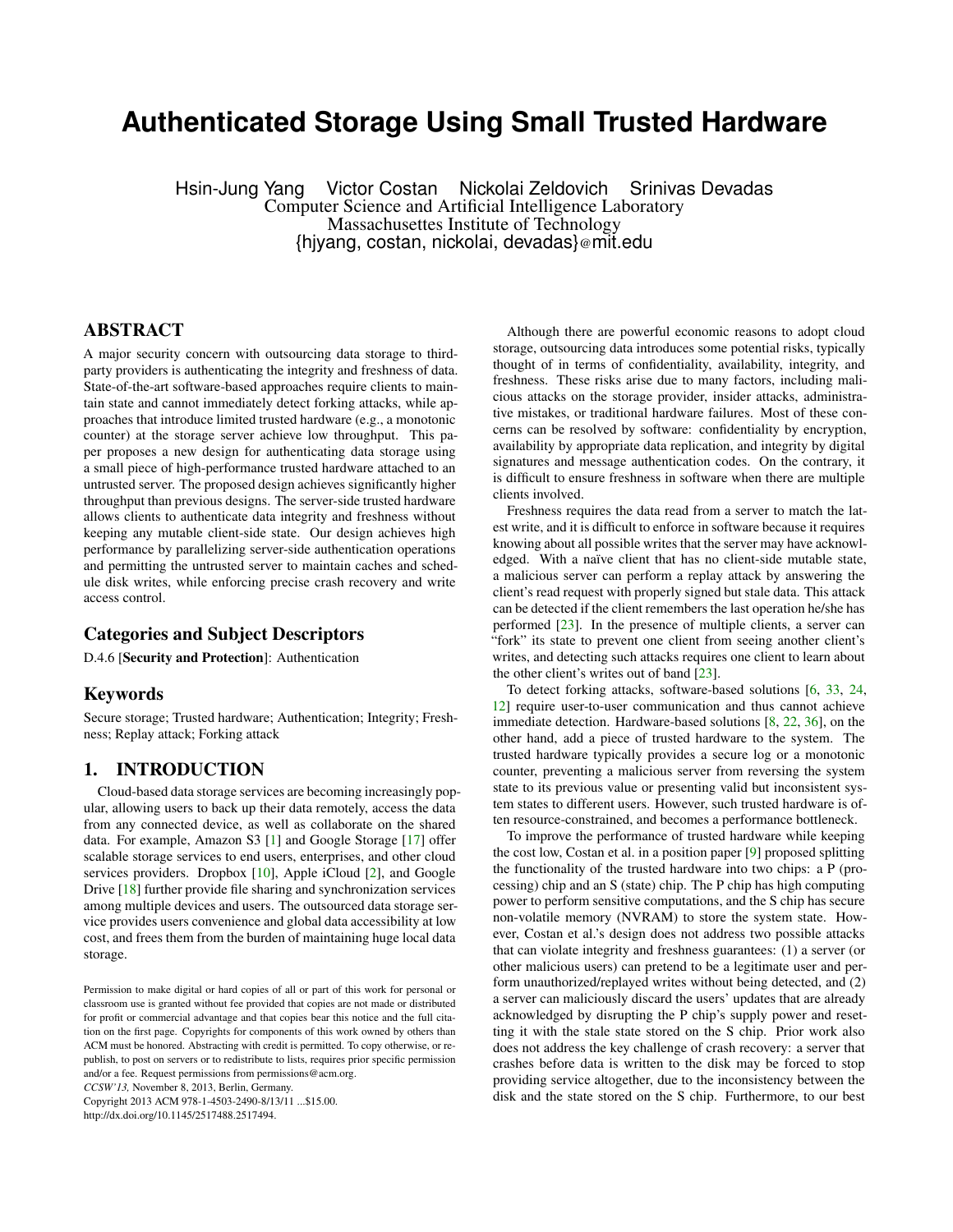knowledge, neither results nor implementation have been provided to prove whether split trusted hardware achieves high performance.

In this paper, we rectify the security vulnerabilities in the S-P chip model proposed by Costan et al. and provide a detailed design augmented with a precise write access control scheme and system state protection against power loss. In addition, we propose an efficient crash recovery mechanism to improve system reliability. To prove our design achieves high performance while ensuring data integrity and freshness, this paper presents a full-system implementation and end-to-end evaluation of the proposed system for authenticated storage. Our system achieves high throughput by parallelizing the operations carried out on the server and the P chip and permitting the untrusted server to manage caches and schedule disk writes to optimize disk I/O.

We implement our prototype trusted hardware on an FPGA and connect it to a Linux server. A client model is also implemented in Linux and it runs an ext2 file system on top of our authenticated block storage. We demonstrate that (1) our system performance is comparable to that of the Network File System (NFS) [\[31,](#page-11-11) [32\]](#page-11-12) and (2) the security mechanisms introduce little performance overhead—around 10% for typical file system benchmark workloads under a realistic network scenario. In addition, we provide customized solutions based on micro-benchmark results: (1) For performance-focused storage providers, our design can achieve 2.4 GB/s throughput using an ASIC paired with a smart card chip; (2) For budget-focused storage providers, our design scales to a singlechip solution that is feasible under today's NVRAM process and can achieve 377MB/s throughput, which is much higher than that of other existing single-chip solutions [\[36\]](#page-11-9). This single-chip solution does not follow the high-level concept proposed in [\[9\]](#page-11-10).

The main contributions of this work are as follows:

- A detailed design and implementation of a trusted hardware platform that provides integrity and freshness guarantees and achieves high throughput and low latency.
- A state protection scheme that tackles the security vulnerability caused by power attacks on the split trusted hardware.
- A write access control scheme that prevents unauthorized writes from violating integrity and freshness guarantees.
- A crash recovery mechanism to protect the system from accidental or malicious crashes, which both allows the untrusted server to schedule disk writes and still provides strong freshness guarantees.
- An end-to-end evaluation that shows our design introduces little overhead on file system benchmarks.
- A single-chip solution of our prototype is shown to achieve much higher throughput than existing hardware solutions.

The rest of this paper is organized as follows: Section [2](#page-1-0) presents the related work. Section [3](#page-2-0) provides an overview of our system, and Section [4](#page-3-0) describes its design. Implementation details and optimizations are discussed in Section [5.](#page-6-0) Section [6](#page-7-0) evaluates the system performance. Section [7](#page-10-3) concludes the paper.

# <span id="page-1-0"></span>2. RELATED WORK

To ensure data integrity by detecting unauthorized data modification, cryptographic hashes, message authentication codes (MACs), and digital signatures are commonly adopted in current systems [\[15,](#page-11-13) [21,](#page-11-14) [29\]](#page-11-15). In addition, fine-grained access control is needed to separate the writers from the readers in the same file. For example, in Plutus [\[21\]](#page-11-14), each file is associated with a public/private key pair to differentiate read/write access. For each file, a private file-sign key

is handed only to the writers, while the readers have the corresponding public file-verify key. When updating the file, an authorized writer recomputes the hash of the file (which is the root hash calculated from the block hashes using the Merkle tree technique [\[27\]](#page-11-16)), signs the hash with the file-sign key, and places the signed hash in the file header. Then, readers can check the integrity of the file by using the file-verify key to verify the signed hash.

Freshness verification of outsourced storage is more challenging, especially when serving a large number of clients. When issuing a read request to a cloud server, a client cannot detect the server's misbehavior using the signature verification scheme mentioned above if the server performs a replay attack by maliciously sending the stale data with a valid signature from an authorized user. This kind of attack can cause freshness violations.

In a single-client setting, a replay attack can be detected if the client is aware of the latest operation he or she has performed. Cryptographic hashes can be used to guarantee both integrity and freshness. A naïve approach is to store a hash for each memory block in the client's local trusted memory and verify the retrieved data against the corresponding hash value. For large amounts of data, tree-based structures [\[27,](#page-11-16) [19,](#page-11-17) [11\]](#page-11-18) have been proposed to reduce the memory overhead of trusted memory to a constant size. In treebased approaches, the tree root represents the current state of the entire memory, and it can be made tamper-resistant and guaranteed to be fresh if stored in trusted memory. The trusted memory can be the client's local memory in this case. For example, the Merkle tree technique [\[27\]](#page-11-16) is commonly used in outsourced file systems [\[20,](#page-11-19) [16\]](#page-11-20) to reduce the storage overhead at the client-side to a constant. In our design, we also apply the Merkle tree technique but store the root hash securely at the server side.

In a multi-client system, ensuring freshness is more difficult. In a group collaboration scenario, a cloud server can maliciously prevent each group member from finding out that the other has updated the data by showing each member a separate copy of data. This kind of replay attack is called a forking attack, which was first addressed by Mazières and Shasha in [\[25,](#page-11-21) [26\]](#page-11-22). Mazières and Shasha introduced the forking consistency condition in  $[26]$ , showing that a forking attack can be detected unless clients cannot communicate with each other and can never again see each other's updates. The SUNDR system [\[23\]](#page-11-3) was the first storage system using forking consistency techniques on an untrusted server, and there were subsequent fork-based protocols, such as [\[7\]](#page-11-23) and [\[5\]](#page-10-4). User-to-user communication is required to detect server misbehavior: for example, FAUST [\[6\]](#page-10-2) and Venus [\[33\]](#page-11-4) allowed clients to exchange messages among themselves. To improve the efficiency, FAUST weakened the forking consistency guarantee, and Venus separated the consistency mechanism from storage operations and operated it in the background. Depot [\[24\]](#page-11-5) and SPORC [\[12\]](#page-11-6) further supported disconnected operations and allowed clients to recover from malicious forks. In addition to storage services, forking consistency has been recently applied to a more general computing platform [\[4\]](#page-10-5).

Software approaches mentioned above allow totally untrusted servers and rely on end-to-end checks to guarantee integrity. Although some software solutions can detect and even recover from malicious forks, they require communication among clients and therefore cannot detect attacks immediately. Hardware solutions, on the other hand, use trusted hardware as the root of trust to provide stronger security guarantees as compared to software-only approaches and simplify software authentication schemes.

To immediately detect forking attacks, a piece of trusted hardware is used as a trusted computing base (TCB) and attached to the system. Critical functionality is moved to the TCB to ensure trustworthiness. The Trusted Platform Module (TPM) [\[35\]](#page-11-24), a low-cost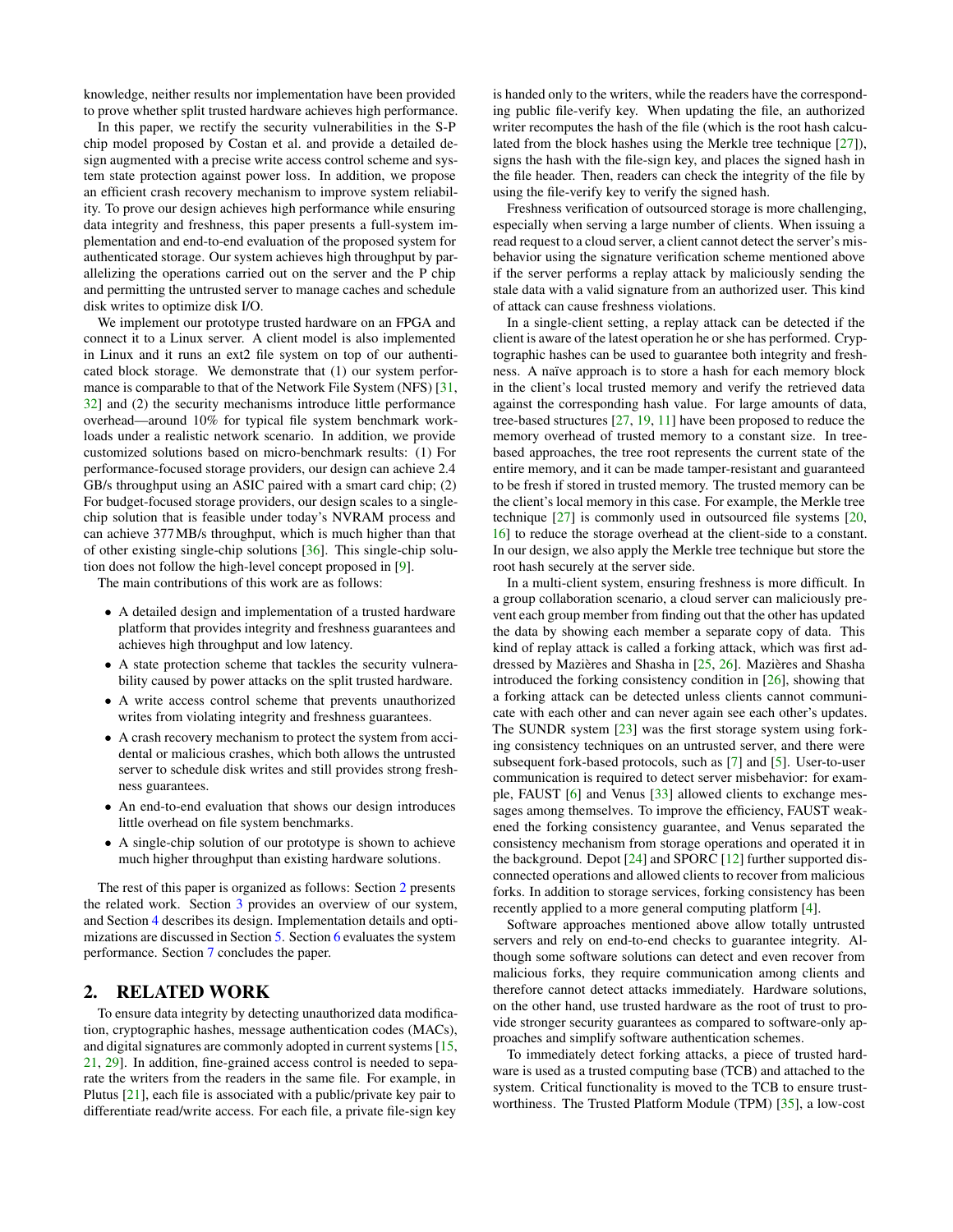tamper-resistant cryptoprocessor introduced by the Trusted Computing Group (TCG), is an example of such trusted hardware. Since TPMs became available in modern PCs, many researchers have developed systems that use the TPM to improve security guarantees.

Attested append-only memory (A2M) proposed by Chun et al. [\[8\]](#page-11-7) provided the abstraction of a trusted log that can remove equivocation and improve the degree of Byzantine fault tolerance. Van Dijk et al. used an online untrusted server together with a trusted timestamp device (TTD) implemented on the TPM to immediately detect forking and replay attacks [\[36\]](#page-11-9). Levin et al. proposed TrInc [\[22\]](#page-11-8), which is a simplified abstraction model and can be implemented on the TPM. In both TrInc and TTD, monotonic counters were used to detect conflicting statements sent from the untrusted sever to different clients.

Trusted hardware designed for these secure storage services requires secure NVRAM for long-term storage as well as control logic and cryptographic engines. However, it is difficult to achieve high-performance computation while keeping cost low by combining all the building blocks on a single chip, because the silicon fabrication technology for the NVRAM and that for high-performance computational logic are different. Therefore, today's trusted hardware is generally slow, which affects the throughput and latency of the whole system. To avoid this problem, Costan et al. proposed splitting the functionality of the TCB into two chips: a P chip with high throughput and an S chip with secure NVRAM [\[9\]](#page-11-10). The P chip and S chip are securely paired to serve as a single TCB. Compared to previous single-chip solutions, this two-chip model allows trusted hardware to perform more complicated operations without performance degradation. However, Costan et al. did not address potential power attacks on the split trusted hardware, and the proposed system was vulnerable to unauthorized writes that can cause integrity and freshness violations.

In this work, in order to immediately detect forking attacks and minimize the clients' workload, we place the trusted components at the server side. To enhance efficiency, as suggested in [\[9\]](#page-11-10), we use an S-P chip pair as the TCB model in our prototype system. To rectify the security vulnerabilities in the previous S-P chip model, we propose a freshness-guaranteed write access control, a state protection scheme, and a crash-recovery scheme to deal with unauthorized/replayed writes and power loss events. Finally, we provide a detailed evaluation showing that we can significantly reduce overheads caused by security checks on trusted hardware, and increase the capabilities of trusted storage systems, e.g., the number of clients and bandwidth, significantly beyond [\[36,](#page-11-9) [22\]](#page-11-8).

### <span id="page-2-0"></span>3. GOALS AND OVERVIEW

To build a practical cloud storage system that can immediately detect integrity and freshness violations, our design should achieve the following goals: (1) Integrity and freshness guarantees, (2) Simple data checking and management done by clients, (3) Simple API (single request/response transaction per operation) between the server and its clients, (4) Little local storage, (5) Acceptable overhead and cost, and (6) Customized solutions in which storage providers are able to adjust their systems according to the performance and cost trade-off.

### 3.1 System Overview

To build a trusted cloud storage system that efficiently guarantees integrity and freshness of cloud data, we attach a piece of trusted hardware to an untrusted server and adopt the S-P chip model as the trusted hardware; that is, the functionality of the trusted hardware is split into S and P chips. The P chip, which can be an FPGA board or an ASIC, has high computing power but only volatile memory,

<span id="page-2-1"></span>

Figure 1: System model

<span id="page-2-2"></span>

Figure 2: Design overview

while the S chip, which can be a smart card, has secure NVRAM but only constrained resources.

Figure [1](#page-2-1) represents the system model. For simplicity, we make an assumption that a single-server system provides its clients with a block-oriented API to access a large virtual disk. The clients access the cloud storage service via the Internet; the untrusted server is connected to the disk and the trusted S-P chip pair.

To access/modify the cloud data, the clients send read/write requests, wait for the responses, and then check data integrity and freshness. The untrusted server schedules requests from the clients, handles disk I/O, and controls the communication between the P chip and S chip. The S-P chip pair shares a unique and secret HMAC key with each client, and thus essentially becomes an extension of the clients. The S-P chip pair is trusted to update and store the system's state, manage write access control, verify data integrity, and authenticate the responses sent to the client using the HMAC key. More specifically, the P chip performs all of the sensitive computations and stores the system's state when the system is powered, and the S chip securely stores the system's state across power cycles. This scheme simplifies the computation and verification that need to be done by clients in software-based solutions, and abstracts away the design complexity and implementation details.

# 3.2 Threat Model

In our system model shown in Figure [1,](#page-2-1) the cloud server is untrusted: it may answer the clients' read requests with stale or corrupted data, and it may pretend to be a client and overwrite the client's data. The server may maliciously crash and disrupt the P chip's supply power to drop the clients' recent updates. The disk is vulnerable to attackers and hardware failures, so the data stored on the disk may not be correct. All connection channels within the system (including the communication between the S and P chips) are also untrusted. Any message traveling on the channels may be altered to an arbitrary or stale value. A client is trusted with the data he/she is authorized to access, but the client may try to modify the data outside the scope of his/her access privilege.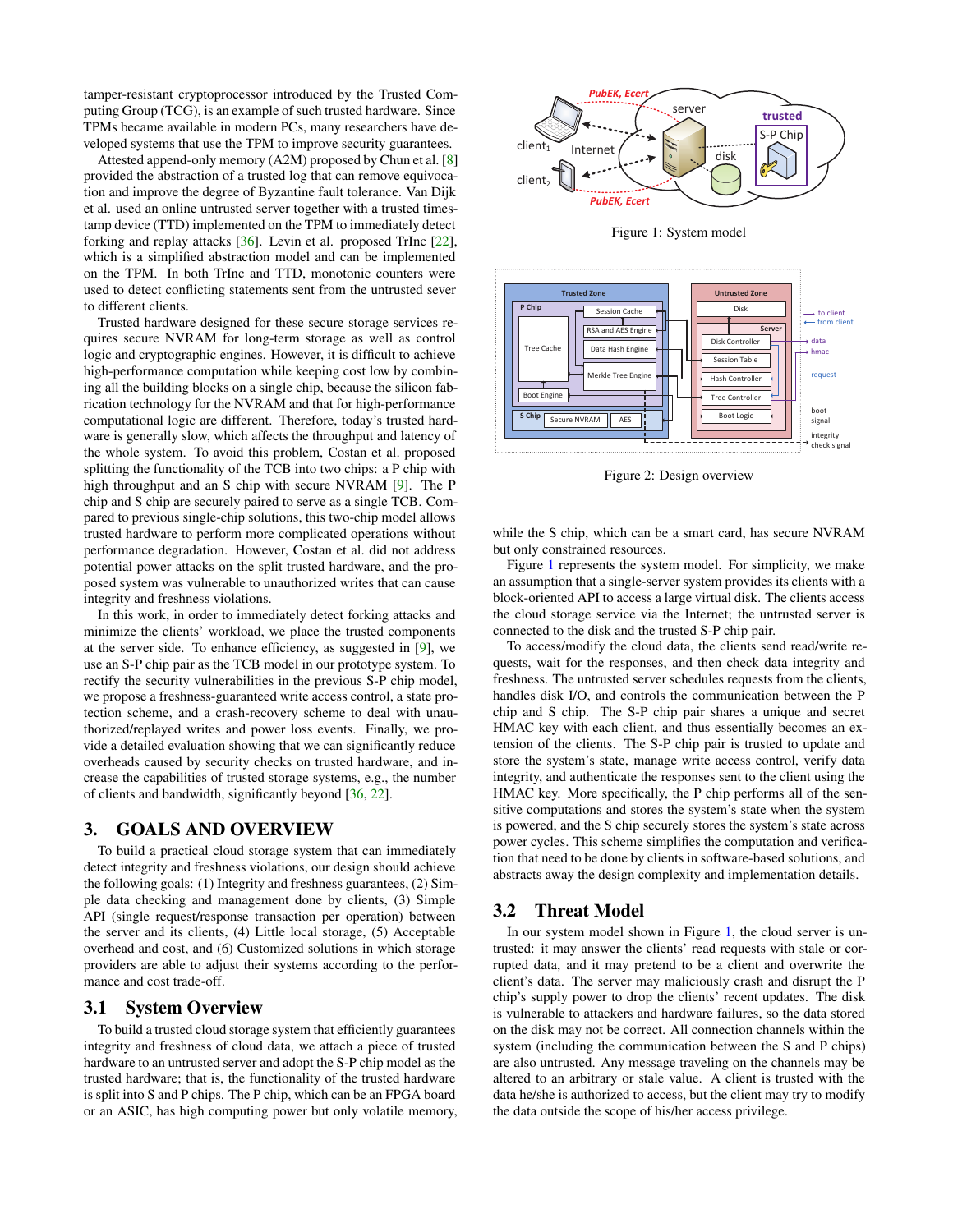Table 1: Notation

<span id="page-3-1"></span>

| <b>Notation</b> | <b>Description</b>                                                                                            |
|-----------------|---------------------------------------------------------------------------------------------------------------|
| H(X)            | the hash value of $X$                                                                                         |
| ${M}_K$         | the encryption of message $M$ with the key $K$                                                                |
| $HMAC_K(M)$     | the HMAC of message $M$ with key $K$                                                                          |
| $MT_{XYN}$      | the message type indicating that a message is<br>sent from $\overline{X}$ to $\overline{Y}$ with sub-type $N$ |

This work allows clients to identify the correctness of the responses sent from the server. If the received response is incorrect, the client will not accept it and will resend the original request or report the event to the system manager. Therefore, receiving an incorrect response can be considered as a missing response and can be treated as a denial-of-service attack, which falls out of the scope of this work.

#### 3.3 Chain of Trust

The S chip and P chip are securely paired during manufacturing time and thus can be seen as a single TCB. The two chips share an endorsement key pair (*PubEK*,*PrivEK*) and a symmetric encryption key *SK*. The manufacturer, who can be seen as a CA, signs *PubEK* and produces the endorsement certificate (*ECert*) to promise that *PrivEK* is only known to the S-P pair. Our S-P pairing procedure is similar to that described in [\[9\]](#page-11-10). We use the S-P chip pair as the root of trust and establish the chain of trust, allowing clients to trust the computation and verification performed by our storage system.

When a client connects to the cloud server, *ECert* (and *PubEK*) is presented to the client for verification. If the verification is successful, which means *PubEK* can be trusted, the client can secretly share an HMAC key with the S-P chip pair by encrypting the HMAC key under *PubEK*. The S-P chip pair can then use the HMAC key to authenticate the response messages sent to the client.

In this work, we also provide a single-chip solution where the S chip and P chip are integrated into an ASIC. This chip can be viewed as a smart card running at a higher frequency with additional logic for data hashing. The detailed specification is described in Section [6.3.2.](#page-10-6) In this solution, the communication between the S and P chips becomes on-chip and can be trusted, so the pairing scheme is no longer required. This single chip also generates (*PubEK*,*PrivEK*) and *SK* at manufacturing time and follows the chain of trust model described above.

## <span id="page-3-0"></span>4. DESIGN

Figure [2](#page-2-2) represents our prototype system architecture, which consists of two parts: an untrusted server with an untrusted disk, and a trusted S-P chip pair. This section introduces our system's characteristics and describes how we achieve the security and performance goals. The detailed hardware mechanisms are discussed in Section [5.](#page-6-0) Table [1](#page-3-1) lists the symbols used in our design concepts and protocols. More details about our exact protocol are provided in a separate technical report [\[37\]](#page-11-25).

# 4.1 Memory Authentication

To verify the integrity and freshness of the disk data, we build a Merkle tree  $[27]$  on top of the disk (see Figure [3\)](#page-3-2). The hash function's collision resistance property allows the Merkle tree root, which is also called the root hash, to represent the current disk state. The root hash is calculated and stored in the S-P chip pair, so it can be trusted against any corruption or replay attacks. The root hash is guaranteed to be always fresh, and leaf hashes are verified

<span id="page-3-2"></span>

Figure 3: A Merkle tree example for a disk with 8 blocks

by the S-P chip pair to be consistent with the root hash and sent to the clients in the response messages, which are authenticated using HMACs. Therefore, a client can detect any data corruption or forking attack by verifying the received data against the received leaf hash. There is no need to communicate with other clients to check the data consistency.

To improve the efficiency of the Merkle tree authentication, we let the P chip cache some tree nodes. The caching concept is similar to what Gassend et al. proposed in [\[13\]](#page-11-26): once a tree node is authenticated and cached on-chip, it can be seen as a local tree root. While Gassend et al. use the secure processor's L2 cache, which is on-chip and assumed to be trusted, to cache tree nodes, we cache the tree nodes on the P chip and let the untrusted server control the caching policy. This is because software has much higher flexibility to switch between different caching policies in order to match the data access patterns requested by various cloud-based applications.

In our prototype system, the entire Merkle tree is stored on the untrusted server. The P chip caches tree nodes; its Merkle tree engine (see Figure [2\)](#page-2-2) updates the cached nodes to reflect write operations and verifies the tree nodes to authenticate read operations.

The Merkle tree engine manages the cached nodes according to the commands sent from the server's tree controller, which controls the caching policy. There are three cache management commands: (1) the LOAD command asks the tree engine to load a certain tree node and evict a cached node if necessary; (2) the VERIFY command asks the tree engine to authenticate two child nodes against their parent node; (3) the UPDATE command asks the tree engine to calculate and update the tree nodes on a certain path from a leaf node to the root. These commands are sent from the untrusted server; therefore, the tree engine performs additional checks for each command to prevent integrity and freshness violations. If any verification step fails, the integrity check signal is raised to report the error to the system manager.

#### <span id="page-3-3"></span>4.2 Message Authentication

We use the HMAC technique to create an authenticated channel over the untrusted connection between each client and the trusted S-P chip pair. Requests/responses are verified with HMACs to prevent message corruption or replay attacks. Each HMAC key should be only known to the client and the S-P chip pair.

Figure [4](#page-4-0) describes how we securely share the HMAC key between a client and the S-P chip pair with minimal performance overhead even when the system serves multiple clients. The client and server communicate via a session-based protocol.

Each time a client connects to the server, the client first requests a session. Each session has a unique HMAC key, so an HMAC key is also called a session key (*Skey*). To share *Skey* with the S-P chip, the client encrypts *Skey* with *PubEK* and sends it along with the request for a new session. Then server assigns a new session ID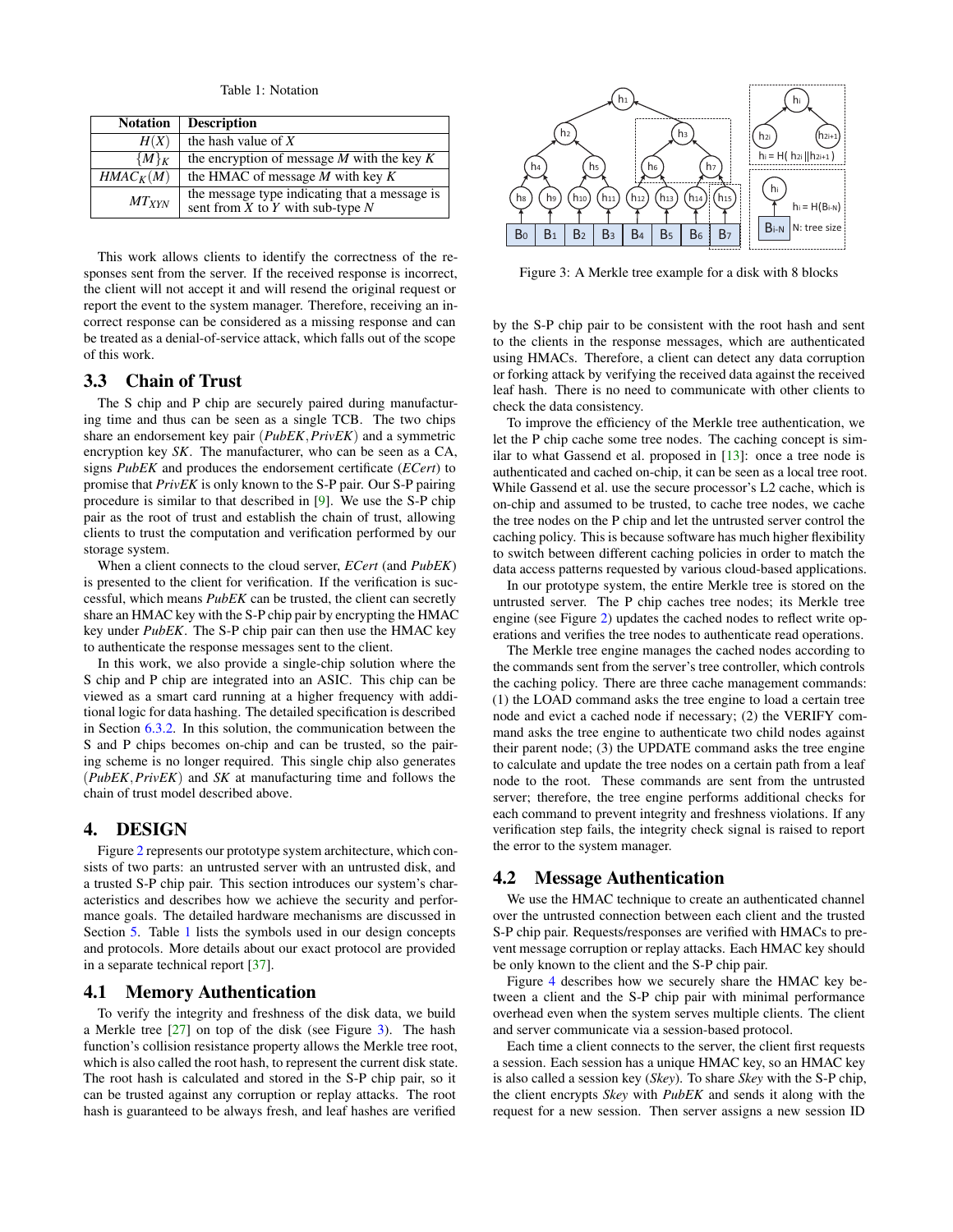<span id="page-4-0"></span>

Figure 4: HMAC key management protocol

to the client and forwards the encrypted key  $({Skey}_{PubEK})$  to the P chip. The P chip can decrypt {*Skey*}*PubEK* using *PrivEK*, which is only known to the S-P chip pair. To eliminate the need for key transmission in future read/write operations, the P chip caches *Skey*. In addition, the P chip generates the processed key by re-encrypting *Skey* with the symmetric key *SK* and stores it on the server, because symmetric key decryption is much faster than public key decryption. During each read/write operation, the client sends the session ID with the request, and *Skey* can be obtained from the P chip's cache or from the decryption of {*Skey*}*SK* stored on the server.

### <span id="page-4-3"></span>4.3 Write Access Control

We let the S-P chip pair manage write access control to ensure fresh writes and prevent unauthorized writes from the server and clients. No unauthorized user or malicious server can overwrite a block without being detected by the S-P chip pair or an authorized user. In addition, all writes are ensured to be fresh; that is, an old write from an authorized user cannot be replayed. Note that we do not focus on read access control in our system because a client can prevent unauthorized reads by encrypting the data locally, storing the encrypted data on the cloud, and sharing the read access key with authorized users without changing the system design.

To manage a situation where a data block has multiple authorized writers, we assume a coherence model in which each user should be aware of the latest update when requesting a write operation. Each set of blocks with the same authorized writers has a unique write access key (*Wkey*), which is only known to the authorized writers and the S-P chip pair. In addition, to protect data against replay attacks, each block is associated with a revision number (*Vid*), which increases during each write operation, and each Merkle leaf node should reflect the change of the associated *Wkey* and *Vid*. In this way, any change of *Wkey* and *Vid* in any data block would change the root hash, and therefore cannot be hidden by the untrusted server. In the following paragraphs, we describe this write access control scheme in more detail.

For each block, in addition to the data itself, the server also stores the block's write access information, which consists of the hash of the write key  $(H(Wkey))$  and the revision number  $(V_{id})$ . To guarantee that the write access information stored on the server is correct and fresh, we slightly modify the original Merkle tree by changing the function used to compute each leaf node to reflect any change of the write access information. The new formula is shown in Equation [1,](#page-4-1) where *H* refers to the cryptographic hash function used in the Merkle tree. It is similar to adding an additional layer under the bottom of the Merkle tree. Each leaf node in the original Merkle tree now has three children: the original leaf hash (*H*(*data*)), the hash of the write key  $(H(Wkey))$ , and the revision number  $(V_{id})$ . We refer the children of each leaf node to *leafarg*.

<span id="page-4-1"></span>
$$
leaf = H(H(data)||V_{id}||H(Wkey)) = H(leaf_{arg})
$$
 (1)

Figure [5](#page-5-0) describes how the P chip manages the write access control. When a client reads a block, the server sends the latest revision number  $(V_{id})$  along with the response. On the next write to the same block, the client encrypts the write key (*Wkey*) and the new revision number  $(V_{id}+1)$  under *Skey*, then sends the encrypted message as well as the hash of the new write key (*H*(*Wkey*<sup>∗</sup> )) along with the write request. *Wkey*<sup>∗</sup> is different from *Wkey* only if the client wants to change the access information, e.g., revoking a certain user's write access. The P chip first authenticates the access information stored on the server by checking it against the verified leaf node. Then, the P chip checks the client's access information against what is stored on the server. If the write keys are not consistent, the P chip rejects the write request directly. If the client's new revision number is not larger than the one stored on the server by 1, the P chip sends the client the correct revision number (the one stored on the server) to inform the client that some other authorized users have already updated the block and the client's write request needs to be re-issued. If verification is successful, the P chip generates the new leaf value to reflect the change of the access information and performs tree updates. In this scheme, only the users with correct *Wkey* can increase  $V_{id}$  and send a valid  $\{Wkey| |V_{id}+I\}_{Skev}$ to perform updates, and  $H(Wkey)$  and  $V_{id}$  stored on the server are guaranteed to be correct and fresh under the Merkle tree protection.

When the disk is initially empty, the P chip does not check the access of the first write to each data block. After the first write, the write key has been established, and the P chip starts to check subsequent writes following the write access control scheme mentioned above. In a real cloud storage case, when a client requests a chunk of data blocks, the server can first establish a write key for these data blocks and shares the write key with the client. Then, the client can overwrite the write key to prevent the server from modifying the data.

### <span id="page-4-2"></span>4.4 State Protection against Power Loss

While the S chip is responsible for storing the root hash, which is the system's state, across power cycles, the P chip computes and updates the root hash in its volatile memory (the tree cache), in which the data stored is vulnerable to power loss. To prevent the server from maliciously or accidentally interrupting the P chip's supply power and losing the latest system state, the P chip should keep sending the latest root hash to the S chip and delay the write responses to be sent to the clients until the latest root hash is successfully stored on the S chip. When a client receives a write response, the system guarantees that the system state stored in the NVRAM can reflect the current write operation or the client/S-P chip pair can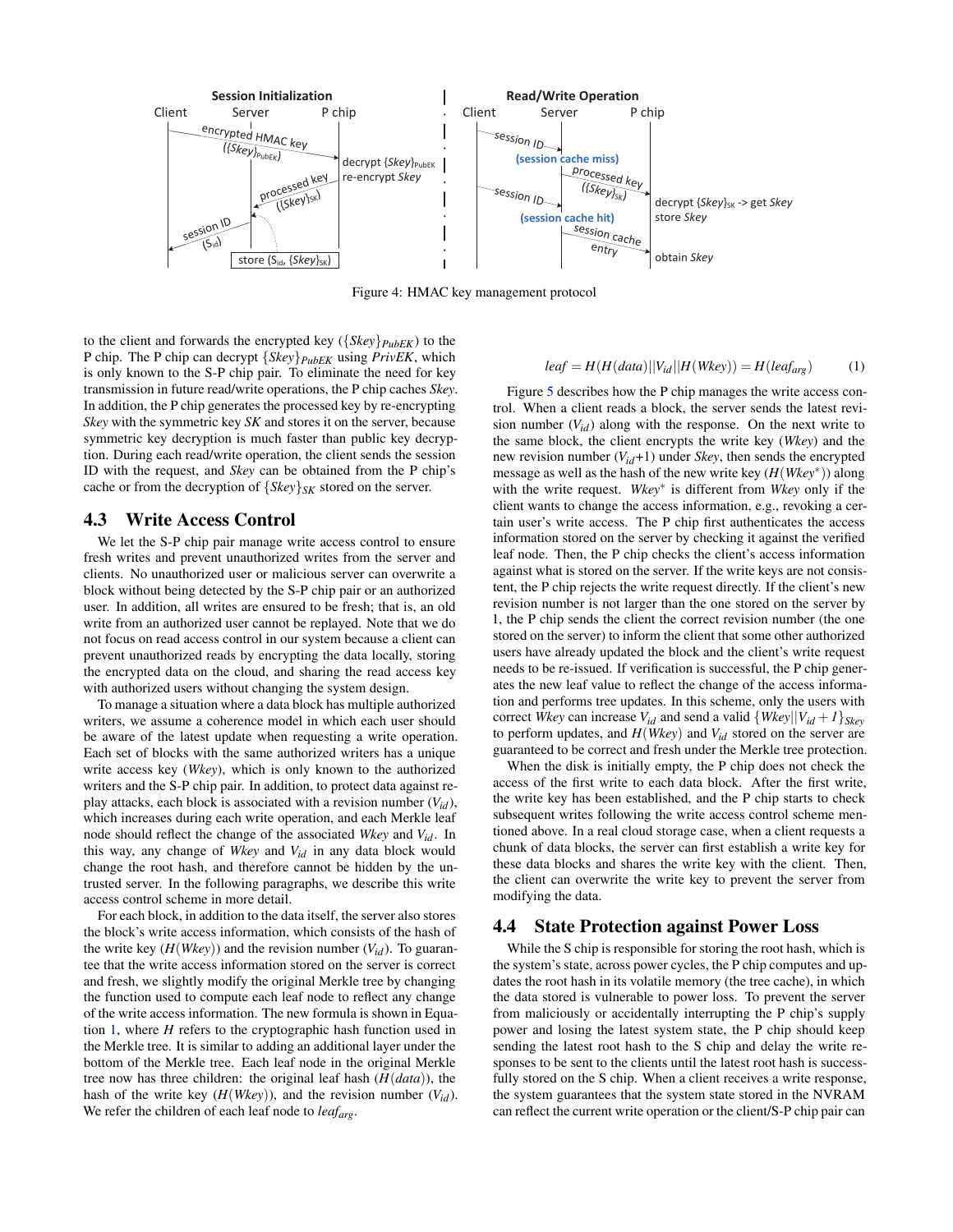<span id="page-5-0"></span>

Figure 5: Write access control example

<span id="page-5-1"></span>

Figure 6: Root hash storage protocol

detect the inconsistency. Considering that the S chip has long write times (around 1ms/byte for smart cards [\[30\]](#page-11-27)), in order to maintain high throughput, the P chip handles the clients' new requests but stores the responses in an on-chip buffer while waiting for the S chip's acknowledgment of successfully saving the root hash.

Figure [6](#page-5-1) illustrates our root hash storage protocol. After a Merkle tree update, the P chip generates an HMAC to authenticate the write operation, stores the HMAC in the on-chip buffer instead of sending it to the client immediately. When receiving the server's store-Root() request, the S chip sends a random nonce (*n*) to the P chip, and the P chip sends the latest root hash (*s*) to the S chip. While waiting for the S chip's acknowledgment, the P chip keeps handling clients' requests and generating responses (*HMACwi* and *HMACri*). The P chip stores the responses that are used to authenticate write operations or read operations that access the same blocks written by buffered write operations. The P chip releases the responses only if it receives a valid acknowledgment from the S chip indicating that the corresponding root hash has been successfully stored.

<span id="page-5-2"></span>

Figure 7: Crash-recovery mechanism

In the two-chip prototype system, communication between the S chip and P chip is via server and thus untrusted. To securely store the latest root hash on the S chip, after the P chip receives the nonce *n* from the S chip, it sends out  $HMAC_{SK}(MT_{PSI}||s||n)$  along with the root hash *s*, and the S chip uses  $HMAC_{SK}(MT_{SPI}||s||n)$  as the acknowledgment, where *MTPS1* and *MTSP1* are message types used to distinguish the HMACs sent by the P chip and by the S chip so that the server cannot maliciously acknowledge the P chip. In a single-chip solution, the communication between the S and P chips becomes trusted, and hence the HMACs for the root hash storage protocol are no longer needed.

#### <span id="page-5-3"></span>4.5 Crash-Recovery Mechanism

The crash-recovery mechanism ensures that even if the server accidentally/maliciously crashes, the disk data can be recovered to the state that is consistent with the root hash stored on the S chip.

There are two possible scenarios in which the disk state after the server re-boots is not consistent with the root hash stored on the S chip. One happens when the server crashes after the root hash is stored on the S chip but the data has not yet been stored on the disk. The other one happens when the server crashes after the data is stored on the disk but the corresponding root hash has not yet been stored on the S chip. To prevent the first scenario, the server should first flush the data into disk before it passes the root hash to the S chip, eliminating the possibility that the root hash is newer than the disk state. To recover from the second scenario, we keep a request log on the disk where we save a snapshot of the Merkle tree leaf arguments  $(H(Wkey), V_{id}, H(data)$  for each block).

Figure [7](#page-5-2) shows how the recovery scheme works. When the server sends out a storeRoot() command and obtains the latest root hash  $(i<sup>th</sup>$  root hash) from the P chip, it flushes data into the disk, takes a snapshot of the current Merkle tree leaf arguments (*i th* snapshot) and stores it on the disk. After the data and snapshot are stored on the disk, the server sends the root hash to the S chip and continues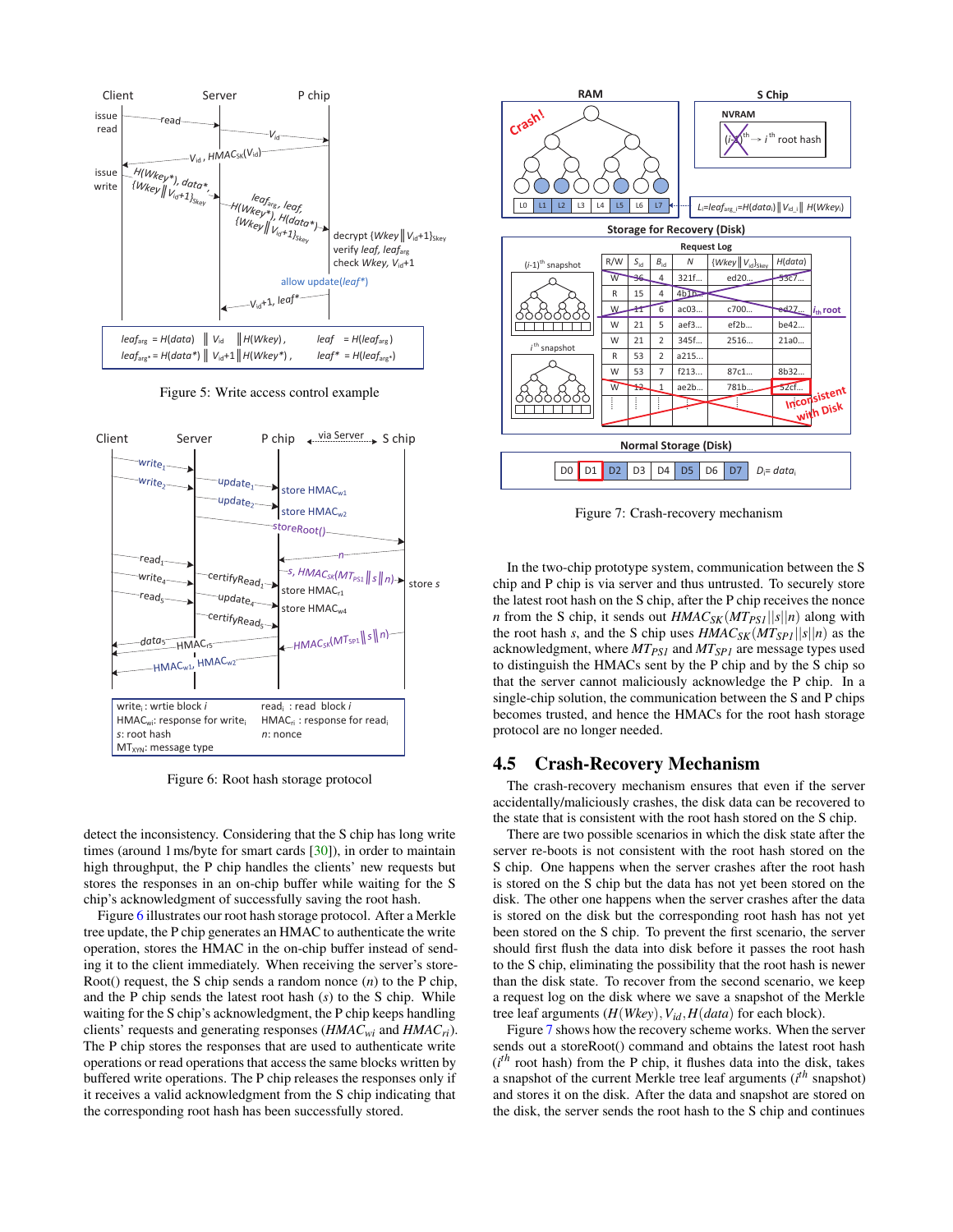Table 2: API between client and server

<span id="page-6-1"></span>

| Command         |       | <b>Client Arguments and Server Responses</b>                            |
|-----------------|-------|-------------------------------------------------------------------------|
| connect()       | Args: | None                                                                    |
|                 | Resp: | PubEK, ECert                                                            |
| createSession() | Args: | $\{Skey^a\}_{PubEK}$                                                    |
|                 | Resp: | $S_{id}^{\ b}$                                                          |
| readBlock()     | Args: | $S_{id}$ , $B_{id}$ <sup>c</sup> , $n^d$ , HMAC(reqR) <sup>e</sup>      |
|                 | Resp: | data, $V_{id}$ <sup>f</sup> , HMAC(respR) <sup>g</sup>                  |
| writeBlock()    | Args: | $S_{id}$ , data, $H(data)$ , {Wkey   $V_{id}$ } Skev                    |
|                 |       | $B_{id}$ , n, H(Wkey*), HMAC(reqW) <sup>h</sup>                         |
|                 | Resp: | $HMAC(respWI)$ <sup>1</sup> if write succeeds;                          |
|                 |       | $V_{id}^*$ , HMAC(respW <sub>2</sub> ) <sup>j</sup> if invalid $V_{id}$ |
| closeSession()  | Args: | $S_{id}$                                                                |
|                 | Resp: | None                                                                    |

<sup>a</sup> HMAC Key  $\frac{b}{c}$  Session ID  $\frac{c}{c}$  Block ID  $\frac{d}{c}$  Nonce  $\binom{e}{H}$ *HMAC*<sub>*Skev</sub>*(*MT<sub>CP0</sub>*)| $B_{id}$ ||*n*)</sub> <sup>f</sup> Revision number  $\mathcal{E}$  *HMAC*<sub>Skey</sub>( $MT_{PCO}$ || $B_{id}$ || $n$ || $H(data)$ || $V_{id}$ )  $h$  *HMAC*<sub>Skey</sub>( $MT_{CPI}$ || $B_{id}$ || $n$ || $H(data)$ || $H(Wkey^*)$ )  $i$ *HMAC*<sub>Skey</sub>( $MT_{PCI}$ || $B_{id}$ || $n$ || $H(data)$ ) <sup>j</sup> *HMACSkey*(*MTPC2*||*Bid*||*n*||*Vid*)

to handle clients' new requests. The Merkle tree and access information stored in the RAM are updated by new write requests. The request log buffers all the requests whose responses are buffered by the P chip without storing any actual write data. Note that we also keep the previous snapshot  $((i-1)<sup>th</sup>$  snapshot) on disk so that the system is able to recover from a crash that happens after the server sends the root hash but before the root hash is successfully stored. When the server receives the S chip's acknowledgment saying that the *i th* root hash is successfully stored, it clears all the requests that are not newer than the  $i<sup>th</sup>$  root hash from the request log.

When the server reboots after crashes, it first re-loads the snapshots, re-builds the two Merkle trees, and chooses the one that is consistent with the S chip's root hash. Then, the server re-performs the requests in the request log until the root hash is consistent with the disk state. If the untrusted server fails to correctly perform this crash-recovery mechanism, the clients will be able to detect the inconsistency between the disk state and the state stored on the S chip when they issuing read requests. We assume that each write of a data block is atomic; that is, the file system guarantees that writing the whole amount of data within one data block is not interrupted.

# <span id="page-6-3"></span>4.6 Trusted Storage Protocol

Table [2](#page-6-1) shows the API between each client and the server. In the following we describe how the components in our system work together to provide a trusted storage service.

When the cloud server boots, the server's boot logic re-pairs the S chip and P chip and executes the recovery procedure if the server re-boots from a crash. When a client requests a new session, the server assigns a new session ID (*Sid*) to the client and stores the client's HMAC key (*Skey*) as described in Section [4.2.](#page-3-3) After the session is created, the client uses  $S_{id}$  to communicate with the storage system, sending read/write requests to access/modify the data. For a read request, the server reads disk data and asks the P chip to verify the Merkle tree nodes and to generate an HMAC for authentication. As described in Section [4.4,](#page-4-2) the P chip buffers the HMAC if the client tries to access the data that is not yet reflected by the S chip's root hash. For a write request, the P chip checks the client's write access and only allows authorized users with a correct revision number to update the Merkle tree (see Section [4.3\)](#page-4-3). The

Table 3: P chip implementation summary

<span id="page-6-2"></span>

| <b>Modules</b>          | <b>FFs</b> | <b>LUTs</b> | <b>Block RAM/FIFO</b> |
|-------------------------|------------|-------------|-----------------------|
| Data Hash Engine        | 4408       | 5597        | 0 <sub>k</sub> B      |
| Merkle Tree Engine      | 4823       | 9731        | 2952 kB               |
| <b>Ethernet Modules</b> | 1130       | 1228        | 144 kB                |
| Total                   | 10361      | 16556       | 3096 kB               |

server writes the data into the disk and asks the P chip to send the latest root hash to the S chip. The P chip buffers the HMAC for the write operation until the root hash is successfully stored on the S chip. At the same time, the server stores the required information on the disk as described in Section [4.5](#page-5-3) so that the system is able to recover from crashes.

# <span id="page-6-0"></span>5. IMPLEMENTATION

In this section, we present the implementation details of our prototype system. To evaluate the system performance and overhead introduced by security mechanisms, we implement the client and server on Linux platforms. The client and server communicate over TCP, and both of them are running at user-level. The P chip is implemented on an FPGA board, which connects to the server using Gigabit Ethernet. To increase the implementation efficiency while maintaining the evaluation accuracy, the timing and functionality of the S chip are modeled by the server. For convenience, we refer to the implemented system as ABS (authenticated block storage), which consists of an ABS-server and an ABS-client.

### 5.1 P Chip Implementation

We implemented the P chip on a Xilinx Virtex-5 FPGA, using Gigabit Ethernet to connect with the server. Inside the P chip (see Figure [2\)](#page-2-2), the AES engine, data hash engine, and Merkle tree engine can be executed in parallel while sharing a single Ethernet I/O. The implementation of the boot engine and the session cache can be safely omitted and modeled by the server because they only introduce constant overhead per reboot or per session.

The AES engine [\[3\]](#page-10-7) is mainly designed for symmetric decryption of the client's write access information used in our write access control protocol (see Section [4.3\)](#page-4-3), which requires one symmetric decryption and two hash calculations to be performed on the P chip. The AES engine can also be reused for the boot process and the HMAC key decryption. The data hash engine is used to verify the integrity of data sent from a client by checking the computed hash against the hash sent from the client. We implemented a 4-stage pipelined SHA-1 engine ([\[34\]](#page-11-28)) for performance reasons. This hash engine can also be replaced by a software hash function without degrading the security level when hardware resources are limited. If the server mis-computes the hash and allows the wrong data to be stored on disk, the inconsistency can be detected by the client on the next read to the same block. The Merkle tree engine uses another pipelined hash engine to perform hash verifications and tree updates. The tree engine can pipeline multiple tree updates on different update paths (while the update steps on the same path need to be serialized) and reduce the number of hash operations by merging the hash operation performed by sibling nodes. Table [3](#page-6-2) shows a summary of the resources used by the P chip.

### 5.2 S Chip Implementation

The S chip has fixed and limited functionality and thus has little space for performance optimization. Therefore, for simplicity, instead of implementing the S chip on a smartcard, we modeled its functionality and timing on the server. The speed of the S chip can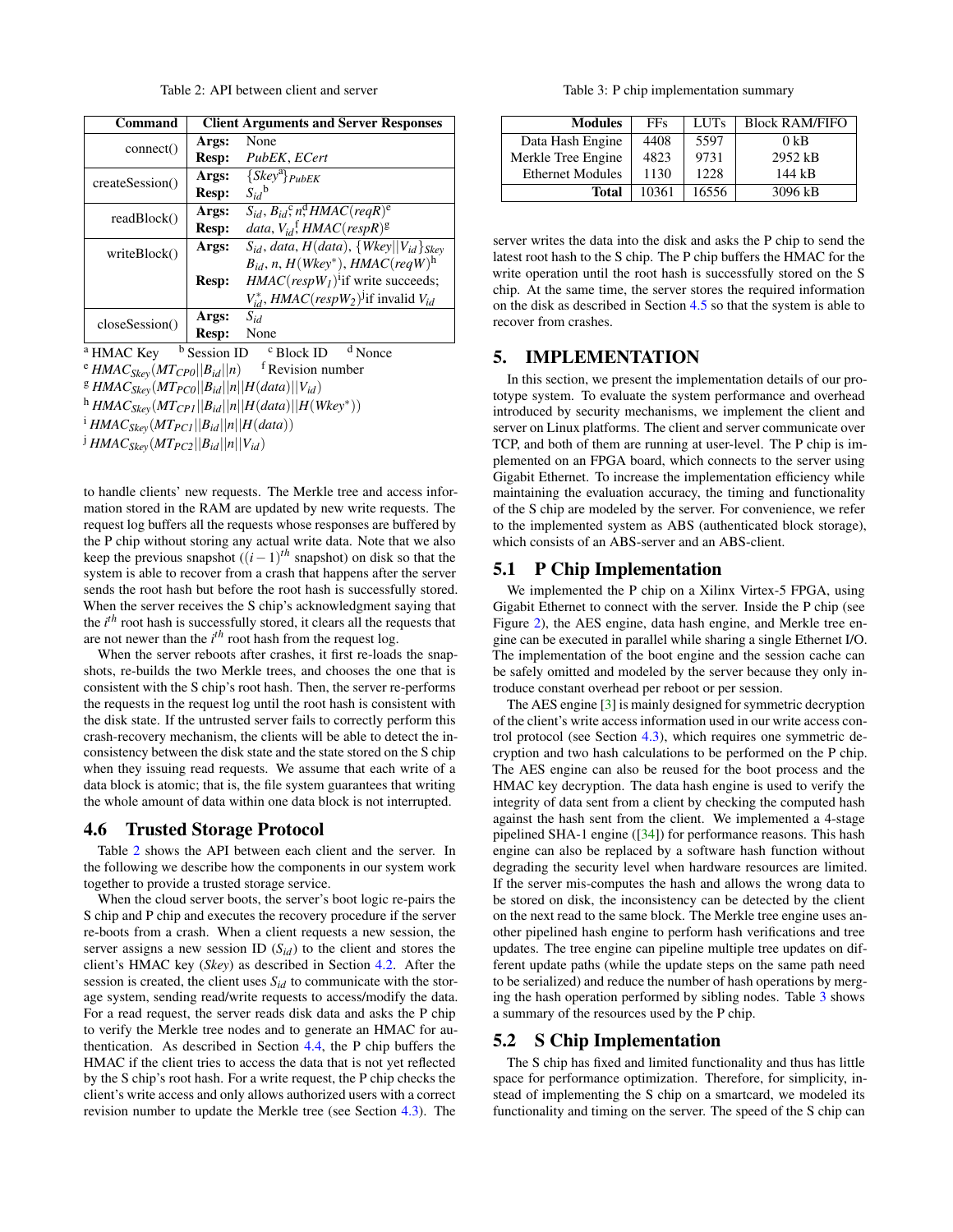<span id="page-7-1"></span>

Figure 8: Timeline of a read operation

affect the system latency overhead because of the root hash storage protocol (see Section [4.4\)](#page-4-2), which requires the P chip to buffer the responses of the write operations and related read operations until the latest root hash is stored on the S chip. The latency overhead depends on the issuing rate of the server's storeRoot() requests and the round-trip time, which consists of the time the server spends on flushing the data to disk, the time the S chip spends on storing the 20-byte root hash (around 20ms), checking and generating HMACs (around 2ms if using a 32-bit RISC CPU or less time if using a SHA-1 hardware engine). To evaluate the root hash storage protocol, the modeled S chip sends back the acknowledgment 22ms after it receives the latest root hash.

## <span id="page-7-3"></span>5.3 Server Implementation

We built the server on Linux. As shown in Figure [2,](#page-2-2) the data controller handles disk accesses; the hash controller and tree controller send commands via the Ethernet controller to control the computation on the P chip. The server schedules operations following the trusted storage procedure described in Section [4.6.](#page-6-3) To achieve parallel execution, we put the data controller on another thread.

Figure [8](#page-7-1) shows the timeline of a read operation. When receiving a read request, the server reads the data from the disk or the buffer cache. Meanwhile, the server sends the tree operation commands to the FPGA and asks the FPGA to generate an HMAC for authentication. After the server receives the data and HMAC, the server sends them to the client and starts to handle the next request.

When handling a write operation, the server checks the integrity of data sent from the client by re-computing the hash of data and checking against the client's data hash before the server writes the data to disk. To minimize the latency, we perform speculative writes: the server writes the data into the buffer cache in parallel with the hash engine operation. If the verification fails, the data in the buffer cache should be discarded. The operating system should be modified so that it only writes correct data blocks to the disk.

Figure [9](#page-8-0) shows the timeline of a write operation. When receiving a write request, the server sends the client's data and encrypted write access information ( $\{Wkey|V_{id}\}_{Skey}$ ) to the FPGA; in the meantime, the server writes the data into the buffer cache. After the data and write access information are verified, the server sends tree cache commands to the FPGA and data to the disk. The P chip generates and buffers the write response (HMAC) until receiving the root hash storage acknowledgment from the S chip. The server schedules the root hash storage protocol by sending out storeRoot() requests and forwarding the root hash from the P chip to the S chip after the data and Merkle tree snapshot are stored on the disk. Since the disk write controlled by the operating system can be done in the background, the next request can be handled once the server finishes writing the data to the buffer cache and the FPGA finishes generating the HMAC. Therefore, in general, the disk write time (as well as the S chip write time) does not affect the system throughput if the P chip's response buffer is large enough.

<span id="page-7-2"></span>

Figure 10: The client model

The throughput and latency of the buffer cache can be seen as the optimal performance our system can achieve, since all data sent from the server or from the disk must pass through the buffer cache. If there is a perfect caching scheme and a sufficient number of hard disks, then the disk read time will be close to the RAM access time, and disk write time will not affect the system throughput but only introduce a constant latency. In Section [6.1,](#page-8-1) we measure the optimal system throughput by measuring the data access time to/from the buffer cache when running micro-benchmarks. Instead of modifying the operating system, we store all test data in a RAM buffer, which mimics the buffer cache with a 100% hit rate. In Section [6.2,](#page-9-0) we evaluate our system using a real disk and analyze the disk impact on system latency when running file system benchmarks.

#### 5.4 Client Implementation

To allow end-to-end evaluation that takes the network latency and throughput into account (see Section [6.2\)](#page-9-0), we implemented a client model as shown in Figure [10.](#page-7-2) User applications are running on top of the *ext2* filesystem that is mounted on a network block device (NBD). When a user-program accesses the filesystem, the NBD client forwards the request to the ABS-client, which processes and sends the request to ABS-server, where the data physically resides.

The communication between the ABS-client and ABS-server follows the client-server API described in Table [2.](#page-6-1) To amortize the overhead introduced by security mechanisms, ABS prefers block sizes that are larger than the block size of a typical filesystem. For example, in our evaluation, we fix the block size of ABS as 1MB, while *ext2* uses 4KB blocks. To handle requests in different block sizes, the ABS-client merges continuous reads and writes to eliminate redundant requests to the ABS-server and adds read-modifywrites to deal with partial writes. To further optimize the performance of large block sizes, we keep a 16MB local write-through cache in the ABS-client and allow partial write data with the hash of the whole block to be sent to the server.

### <span id="page-7-0"></span>6. EVALUATION

This section evaluates the throughput and latency of our prototype system. The performance overhead introduced by providing integrity and freshness guarantees is analyzed. We also provide suggestions on hardware requirements for different storage providers.

To conduct our experiments, the ABS-server program runs on an Intel Core i7-980X 3.33GHz processor with 6 cores and 12GB of DDR3-1333 RAM. The ABS-server computer connects with a Xilinx Virtex-5 XC5VLX110T FPGA board and an ABS-client computer, which is an Intel Core i7-920X 2.67GHz 4 core processor, via Gigabit Ethernet. The client-server connection can be configured to add additional latency and impose bandwidth limits.

In our experiments, we fix the disk size as 1TB and block size as 1MB, which is close to the block sizes used in current cloud storage system. For example, Dropbox uses 4MB blocks, and the Google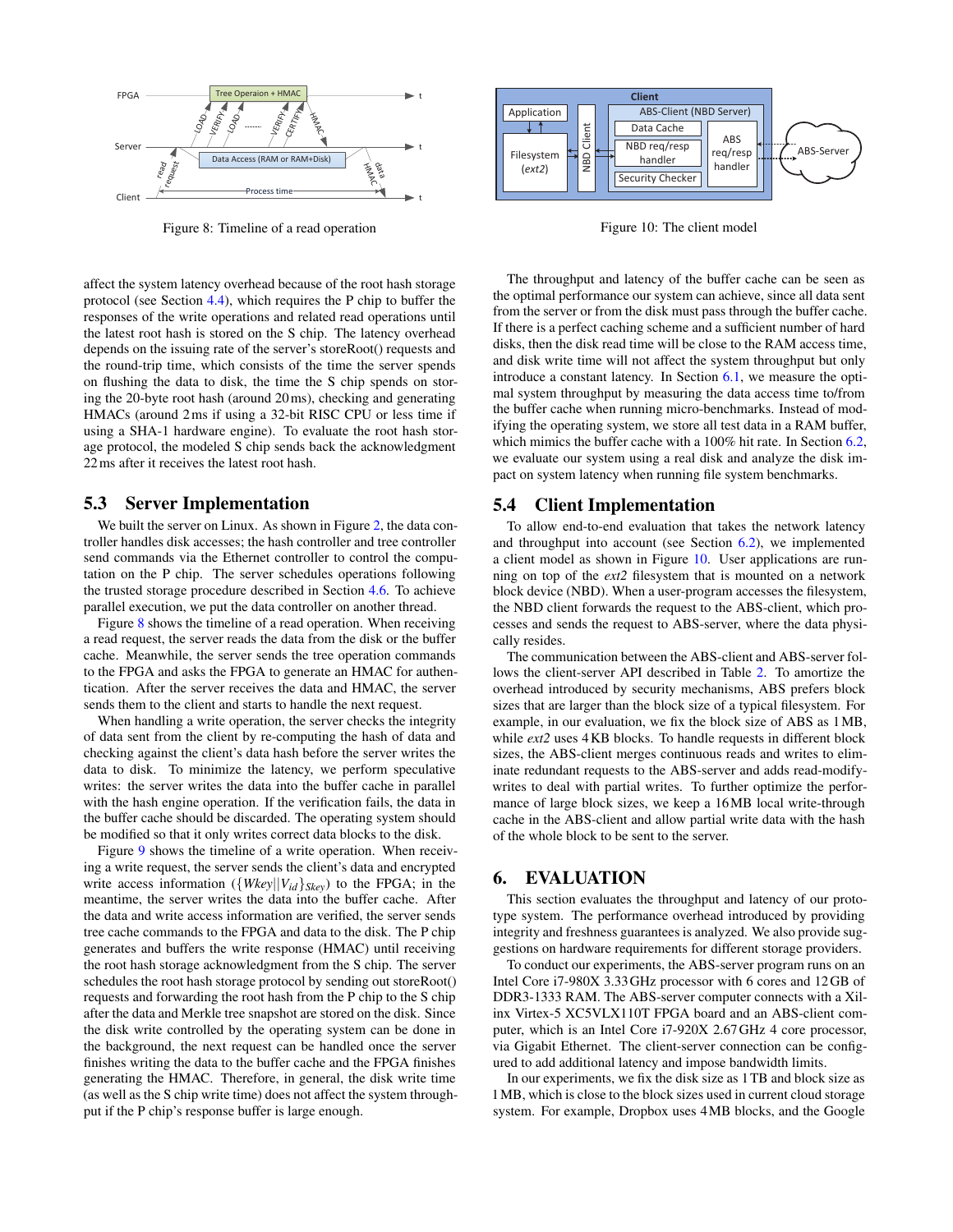<span id="page-8-0"></span>

Figure 9: Timeline of a write operation

Table 4: Micro-benchmarks

<span id="page-8-2"></span>

| <b>Benchmark Type</b>  | <b>Description</b>                                                   |
|------------------------|----------------------------------------------------------------------|
| read/write only cont   | sequentially read/write 2GB                                          |
| read/write only period | sequentially read/write the same<br>256MB space 8 times              |
| read only random       | randomly read from 2GB                                               |
| write only random      | randomly write from 2GB                                              |
| random read write      | randomly read or write from 2GB<br>$(\text{read probability} = 0.8)$ |

Table 5: Detailed timing analysis (in ms)

<span id="page-8-5"></span>

| <b>Benchmark</b> |                 | Data<br>Access | Hash | $Tree +$<br><b>HMAC</b> |
|------------------|-----------------|----------------|------|-------------------------|
| read             | <b>Baseline</b> | $4.01E-1$      |      | 1.69E-3                 |
| only             | ABS-SOFT        | $3.93E-1$      |      | $2.02E - 2$             |
| random           | <b>ABS-HARD</b> | 3.97E-1        |      | $2.04E - 2.$            |
| write            | <b>Baseline</b> | $1.76E-1$      | 2.29 | 2.40E-3                 |
| only             | ABS-SOFT        | $1.74E-1$      | 2.33 | $3.72E - 2$             |
| random           | <b>ABS-HARD</b> | $1.69E-1$      | 9.51 | $3.69E - 2$             |

File System uses 64MB chunks [\[14\]](#page-11-29). For a storage provider, the best choice of the block size depends on its clients' access patterns.

### <span id="page-8-1"></span>6.1 Micro-Benchmarks

To analyze the overhead introduced by the memory authentication scheme and the maximum throughput that the ABS-server can provide, we built another system assuming the server is trusted and refer to it as Baseline. Baseline-server is trusted to generate HMACs and perform all the authentication and permission checks. We run micro-benchmarks (listed in Table [4\)](#page-8-2) on the Baseline-server and ABS-server and then compare their performance. To measure the throughput upper bound, two servers were simplified by removing the real disk as well as the root hash storage protocol and crashrecovery mechanism that are affected by the S chip and the disk write time. As mentioned in Section [5.3,](#page-7-3) we store all the test data in the RAM buffer and measure the data access time to/from the RAM buffer. Both the RAM buffer size and the working set size are set as 2GB.

We compare the performance of the Baseline and ABS in terms of average processing time, which is measured from when the server dequeues a request until when the server finishes processing it. In Table [4,](#page-8-2) in addition to the random accesses, the continuous data accesses simulate backup applications for a single client, while the repeated data accesses simulate group collaboration on the same chunk of data.

Table 6: ABS performance summary

<span id="page-8-6"></span>

| Configuration |            | ABS-SOFT            | <b>ABS-HARD</b>      |
|---------------|------------|---------------------|----------------------|
| Randomly      | Throughput | 411MB/s             | 104 MB/s             |
| Write         | Latency    | $2.4 \,\mathrm{ms}$ | $12.3 \,\mathrm{ms}$ |
| Randomly      | Throughput |                     | $2.4$ GB/s           |
| Read          | Latency    | $0.4 \,\mathrm{ms}$ |                      |

<span id="page-8-4"></span>

<span id="page-8-3"></span>Figure 11: Average processing time comparison *[a](#page-8-3)* <sup>*a*</sup> 2048 operations on 1 MB data blocks with tree cache size =  $2^{14}$ 

Figure [11](#page-8-4) shows the processing time comparison between the Baseline and ABS with two configurations: using a hardware data hash engine (ABS-HARD) or a software hash (ABS-SOFT). The three schemes have the same performance when handling reads, while ABS-HARD is four times slower when handling writes. To understand which component slows down the system, we performed detailed timing analysis as shown in Table [5.](#page-8-5) When handling reads, the processing time is equal to the data access time. The latency of Merkle tree and HMAC operations is completely hidden because they are fast enough and can be executed in parallel with data access. When handling writes, the hash operation dominates the processing time and introduces large overhead in ABS-HARD because the throughput and latency of the hash engine are limited by the Ethernet connection, which has the throughput of 125MB/s.

Table [6](#page-8-6) shows the performance of ABS-SOFT and ABS-HARD. The hash engine in our prototype hardware has lower throughput and higher latency due to the limitation of Ethernet I/O, and it runs at a much lower clock frequency (125MHz, which is also limited by the Ethernet speed) compared to that of the software hash function (3.33GHz). However, in a real storage system, these limitations can be easily removed by using an ASIC as the P chip. The clock frequency can be increased to 500MHz or 1GHz, and a faster data bus, such as PCI Express x16, can be used. Moreover, it is cheaper and more energy-efficient to have multiple hash engines in hardware to achieve throughput higher than that of software hash function.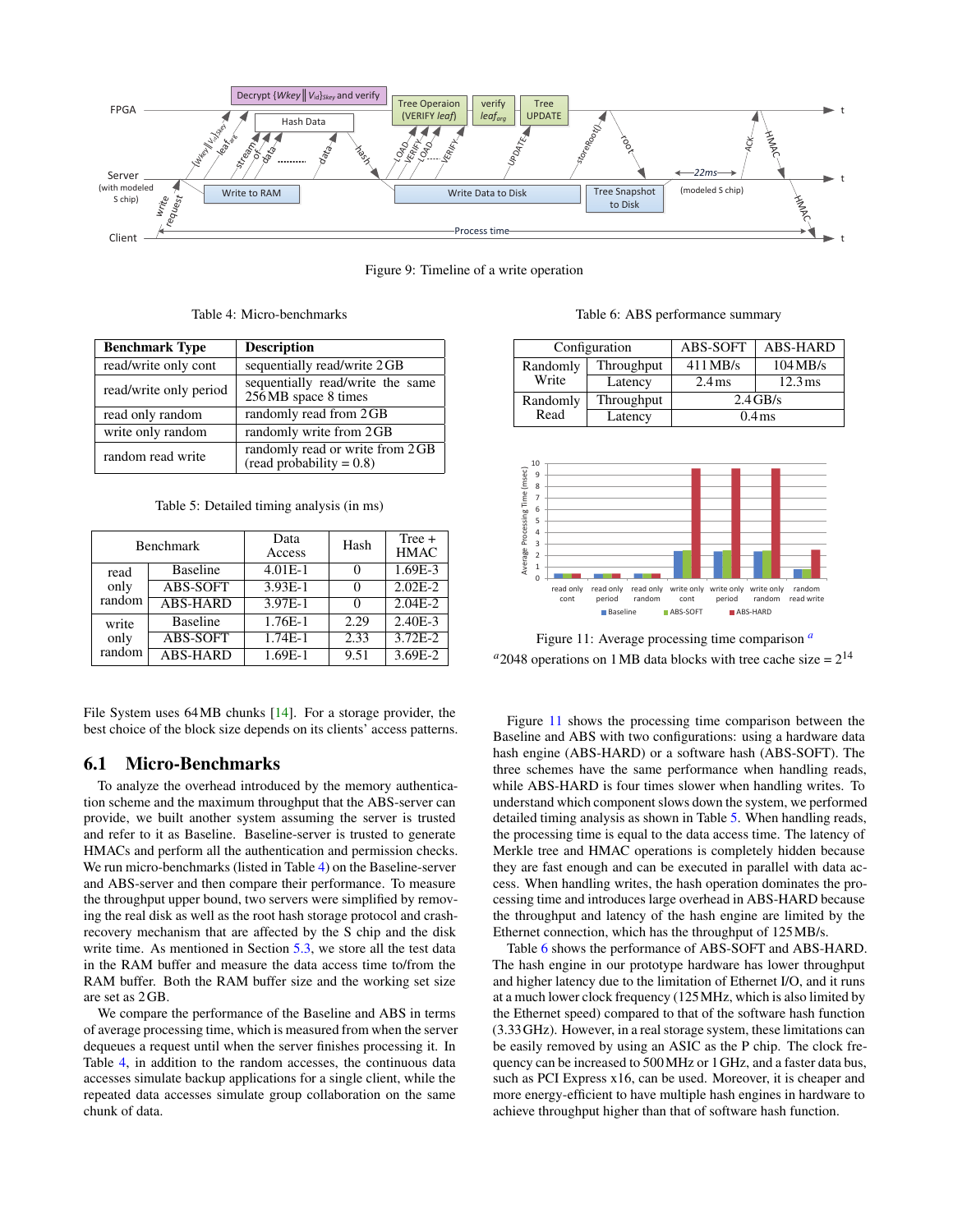<span id="page-9-2"></span>

|                                 | <b>Slow Network</b> | <b>Fast Network</b> |
|---------------------------------|---------------------|---------------------|
| Pure Block Device (4KB)         | 19.98               | 10.05               |
| Pure Block Device (1MB)         | 17.70               | 10.48               |
| ABS (no sync, 1MB)              | 17.32               | 11.27               |
| ABS (sync, 1MB)                 | 24.31               | 13.76               |
| $\overline{\text{NFS}}$ (async) | 72.20               | 2.35                |
| NFS (sync)                      | 95.12               | 21.35               |

Table 7: Modified Andrew Benchmark (in sec)

<span id="page-9-1"></span>

(a) Fast network with 0.2ms latency and 1Gbit/s bandwidth



(b) Slow network with 30.2ms latency and 100Mbit/s bandwidth

Figure 12: Runtime comparison on the Mathematica benchmark

# <span id="page-9-0"></span>6.2 File System Benchmarks

In addition to micro-benchmarks, which are used to measure the maximum system throughput and analyze the overhead introduced by the security checks at the server side, we performed endto-end evaluation that takes client side overhead and network latency/bandwidth into account. During our end-to-end evaluation, all security protocols are active and implemented as described in detail in Section [4](#page-3-0) and [5.](#page-6-0) A real disk is used to analyze the impact of disk access time on the full system latency, and the S chip is simulated in software with a modeled response time.

We focus on two kinds of practical workloads: (1) copying and unzipping an Mathematica 6.0 distribution, which represent reading and writing large files; (2) the Modified Andrew Benchmark (MAB) [\[28\]](#page-11-30), which emulates typical user behavior. We ran two benchmarks on two network models, representing different scenarios when the authenticated storage server can be used. First, we ran benchmarks on the client-server network without imposing any latency or bandwidth limitations. The measured latency and bandwidth are 0.2ms round-trip and 986Mbit/s. We refer to this network as the fast network, which models the situation where both the ABS-client (which can be an application server) and the ABSserver are inside the data center. In addition to the fast network, we use *tc* (traffic control) to impose 30ms round-trip delay and 100Mbit/s bandwidth limitation to the network. The resulted network has measured 30.5ms latency and 92Mbit/s bandwidth, and it is referred as the slow network. The slow network setting models

Table 8: Hardware requirements

<span id="page-9-3"></span>

| Demand Focused  | Performance          | <b>Budget</b>    |
|-----------------|----------------------|------------------|
| Connection      | PCIe $x16(P)/USB(S)$ | USB              |
| Hash Engine     | $8 + 1$ (Merkle)     | $0 + 1$ (Merkle) |
| Tree Cache      | large                | none             |
| Response Buffer | 2 K B                | 300 B            |

Table 9: Estimated performance

<span id="page-9-4"></span>

| Demand focused  |            | Performance         | <b>Budget</b> |
|-----------------|------------|---------------------|---------------|
| Randomly Write  | Throughput | $2.4$ GB/s          | 377MB/s       |
|                 | Latency    | $12.3 + 32$ ms      | $2.7 + 32$ ms |
| Randomly Read   | Throughput | $2.4$ GB/s          |               |
|                 | Latency    | $0.4 \,\mathrm{ms}$ |               |
| #HDDs supported |            | 24                  |               |

the situation where the ABS-server is in a remote data center, and the client is connecting over the Internet, from a corporate network or a fast home network (like Google Fiber).

Figure [12](#page-9-1) and Table [7](#page-9-2) show how ABS (which is ABS-SOFT) performs compared to a pure block device. To analyze the overhead of the crash-recovery mechanism, we include 2 ABS configurations: ABS (no sync, 1MB) buffers responses every 22ms, which is the modeled S chip write time; ABS (sync, 1MB) forces data synchronization to the disk before it sends the root hash to the S chip. In Mathematica benchmarks (see Figure [12\)](#page-9-1), benchmark *cp-in* writes a large zip file into the filesystem; *unzip* unzips the file inside the filesystem; *cp-out* copies the entire folder to somewhere outside the filesystem, resulting in pure reads. Compared with the pure block device, which does not include any security checks, with the same block size (1MB), ABS has the same read performance. The average overhead is reduced from 40% to 10% when switching from the fast network to the slow network, because the overhead introduced in write operations (especially due to data synchronization) is mostly hidden by the long network latency.

We also ran benchmarks on a pure block device with 4KB block size to show how the choice of block sizes affects system performance. The system with the small block size performs well on the fast network but has much worse performance on the slow network when reading files. This is because the performance of reads is directly affected by the long network latency, and the system with the large block size takes advantage of spatial locality by caching a few blocks locally.

In Figure [12](#page-9-1) and Table [7,](#page-9-2) we also compared the ABS performance with two NFS configurations: NFS (async) and NFS (sync), where NFS (sync) forces data synchronization before the server sends back responses. NFS manages data at the file level; therefore, it has the best performance when handling few large files (Mathematica benchmarks). When handling many small files (MAB), NFS performs worse, especially on the slow network, because per file overheads dominate the execution time.

# 6.3 Suggestions on Hardware Requirements

Based on the micro-benchmark results of our prototype system, we provide two different hardware suggestions to cloud storage providers with different needs. We list the different hardware requirements for performance-focused and budget-focused storage providers in Table [8,](#page-9-3) and the estimated performance is listed in Table [9.](#page-9-4) The estimated performance is derived from our experiment settings and micro-benchmark results. 32ms additional write latency is modeled by the combination of disk write time and the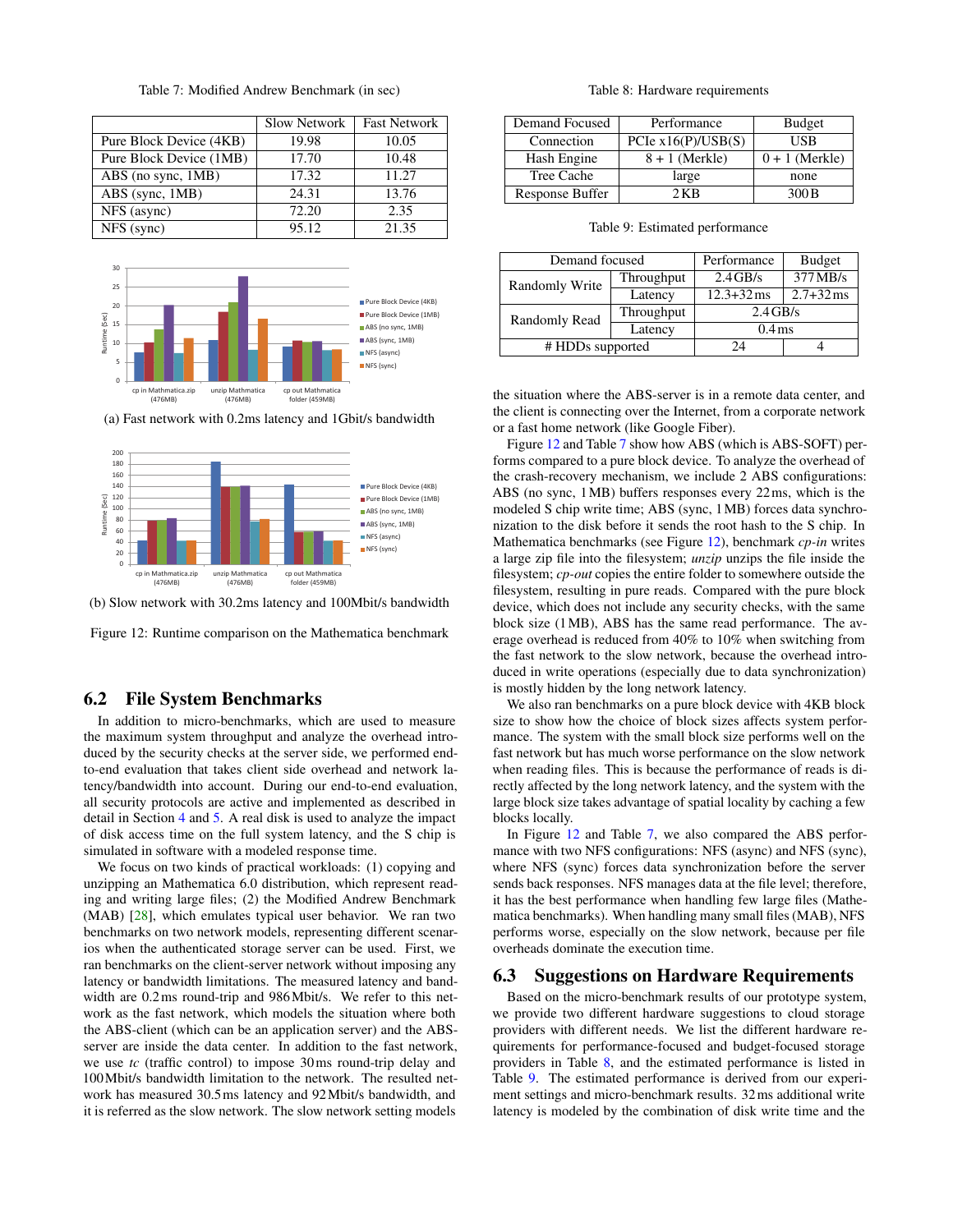<span id="page-10-8"></span>

<span id="page-10-9"></span>Figure 13: Performance-focused (two-chip) solution

|              |                        | <b>CPU</b>        | Response Buffer      |
|--------------|------------------------|-------------------|----------------------|
|              | I/O Buffer             |                   | <b>Merkle Engine</b> |
|              |                        | <b>NVRAM</b>      | Control              |
| /O Interface | <b>RSA Key</b>         | <b>RSA Engine</b> | Un-pipelined SHA-1   |
|              | Generator              | <b>AES Engine</b> | <b>RAM</b>           |
|              | <b>USB Transceiver</b> |                   | session cache        |

Figure 14: Budget-focused (single-chip) solution

S chip write time, which are introduced by the root hash storage protocol and the crash-recovery mechanism.

#### *6.3.1 Performance-focused Solution*

If a storage provider focuses on performance, our system can achieve a throughput as high as its RAM throughput, which is 2.4GB/s, using multiple hardware data hash engines and a fast data bus. The throughput of a pipelined hash engine, 330MB/s, is measured using a mimic fast data bus which has  $4\times$  higher throughput than the Gigabit Ethernet. The higher throughput is modeled by only sending a quarter of each 1MB block to the FPGA and expanding it at the FPGA side. To achieve 2.4GB/s throughput of data hashing, we need 8 pipelined hash engines and a PCI Express x16 link, which supports up to 4.0GB/s. Figure [13](#page-10-8) shows the functional units of a S-P chip pair required by a performance-focused storage provider. A typical solution is an ASIC paired with a smart card chip. If the P chip's computation logic runs at a clock frequency higher than 125MHz, which is easy for an ASIC to achieve, the system latency and the number of hash engines required can be further reduced. For example, for an ASIC running at 500MHz, only 2 data hash engines are required and the system latency can be lower than 3+32ms. In addition, to maintain high throughput under the root hash storage protocol and crash-recovery mechanism, the P chip require a larger on-chip buffer to buffer write responses.

#### <span id="page-10-6"></span>*6.3.2 Budget-focused Solution*

If a storage provider has limited resources, a solution with a software hash function and without a tree cache can be chosen to reduce the cost while maintaining the system's throughput around 400MB/s for write requests and 2.4GB/s for read requests (shown in Table [9\)](#page-9-4). We have simulated ABS-SOFT without a tree cache and observed that although the latency of tree operations was ten times larger, there was no significant overhead in the system latency. This is because the latency of tree operations is much smaller than that of other components.

In a budget-focused design, many functional units and on-chip storage are removed. Therefore, we can combine the functionality of the original two chip solution and build a single chip as shown in Figure [14.](#page-10-9) This single chip can be imagined as a typical smart card chip running at around 125MHz with an additional hardware hash

engine as well as some control logic and a on-chip buffer. In addition, the on-chip communication is trusted, so the HMACs between the original two chips are no longer needed, which makes updating the root hash in the NVRAM easier. Under today's NVRAM process, this single chip design is feasible in terms of chip area and speed. Therefore, this represents a cheap solution for trusted cloud storage, and yet is significantly more efficient than, for example, the solution of [\[36\]](#page-11-9).

However, the maximum frequency of this single chip is limited by the NVRAM fabrication process. It is difficult for any logic on chip to run at a frequency higher than 1GHz under today's NVRAM process, and therefore PCI Express cannot be supported. Given limited frequency, the maximum system system throughput is limited by the communication throughput. For example, the hardware hash engine with 1Gbps communication throughput limits the system throughput to 125MB/s, no matter how many hash engines we have. This is also why we adopt software hashing, which has a limited throughput as 377MB/s, in the single chip solution. On the other hand, the two-chip solution can break this frequency limit and achieve higher throughput as we provide in the performancefocused solution.

# <span id="page-10-3"></span>7. CONCLUSION

In this work, we provide a detailed design and implementation of an authenticated storage system that efficiently ensures data integrity and freshness by attaching a trusted pair of chips to an untrusted server. We propose a write access control scheme to prevent unauthorized/replayed writes and introduce a crash-recovery mechanism to protect our system from crashes. With micro-benchmarks, we show that even with limited resources the system can achieve 2.4GB/s (as high as the server's RAM throughput) for handling reads and 377MB/s for handling writes using a single chip that is not appreciably more expensive than current smart card chips. If more hardware resources are available, the throughput for handling write requests can be increased to 2.4GB/s. Our end-to-end evaluation on file system benchmarks also demonstrates that the prototype system introduces little overhead—around 10% when a client connects to our remote server over the Internet from a corporate network or a fast home network.

# 8. ACKNOWLEDGEMENTS

We acknowledge the anonymous reviewers for their feedback and the support from Quanta Corporation.

# <span id="page-10-0"></span>9. REFERENCES

- [1] Amazon. Amazon simple storage service. http://aws.amazon.com/s3/.
- <span id="page-10-7"></span><span id="page-10-1"></span>[2] Apple. iCloud. http://www.apple.com/icloud/.
- [3] P. Bulens, F. Standaert, J. Quisquater, P. Pellegrin, and G. Rouvroy. Implementation of the AES-128 on Virtex-5 FPGAs. *Progress in Cryptology–AFRICACRYPT*, 2008.
- <span id="page-10-5"></span>[4] C. Cachin. Integrity and consistency for untrusted services. *SOFSEM 2011: Theory and Practice of Computer Science*, pages 1–14, 2011.
- <span id="page-10-4"></span>[5] C. Cachin and M. Geisler. Integrity protection for revision control. In *Applied Cryptography and Network Security*, 2009.
- <span id="page-10-2"></span>[6] C. Cachin, I. Keidar, and A. Shraer. Fail-aware untrusted storage. In *IEEE/IFIP International Conference on Dependable Systems & Networks (DSN)*, 2009.